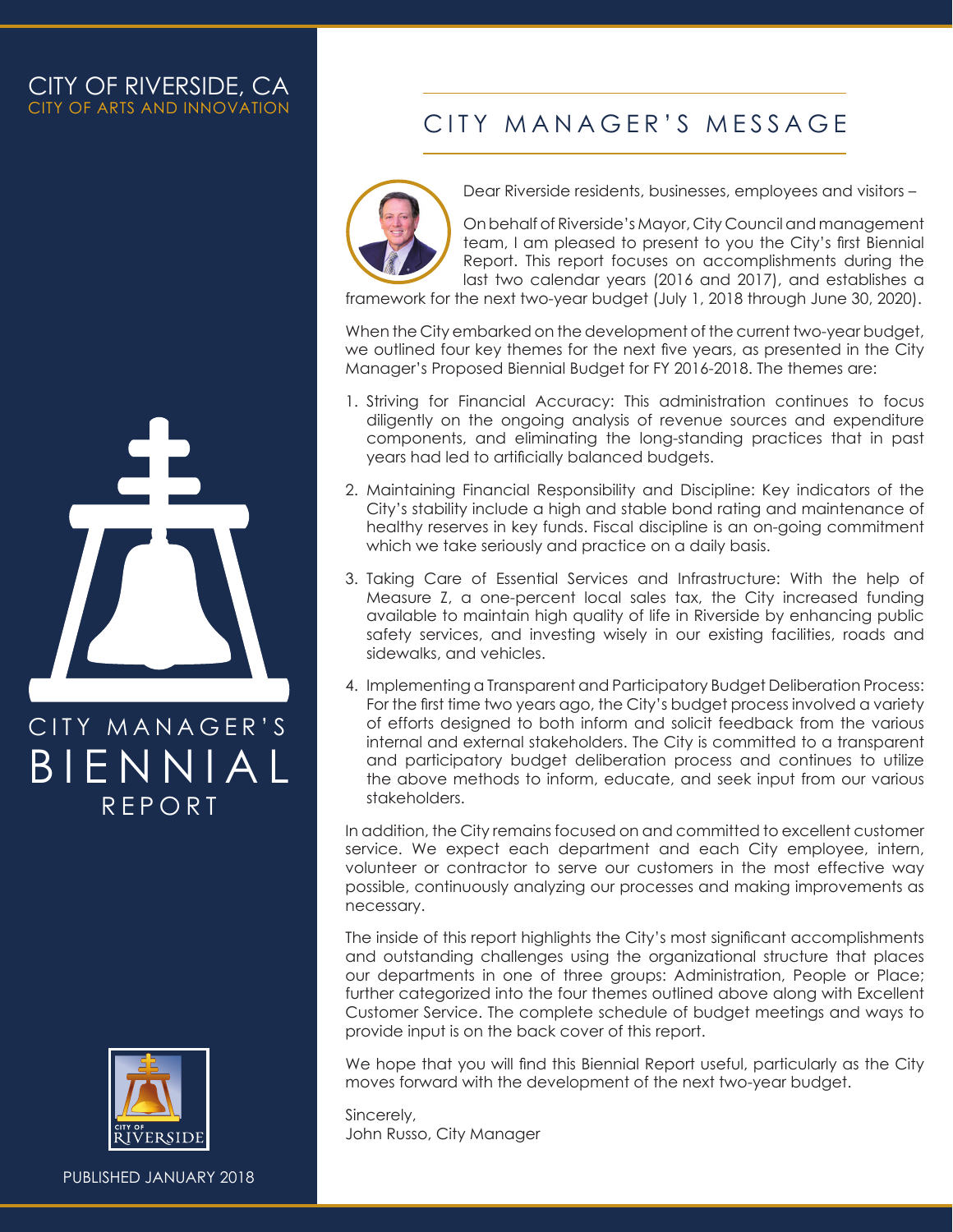# ACCOMPLISHMENTS IN 2016-2017 AS A FOUNDATION FOR THE FY 2018-2020 TWO-YEAR BUDGET



# ADMINISTRATION — **Example 20** PEOPLE —



#### **Essential Services & Infrastructure**

- Measure Z passed by Riverside voters to provide \$50 million annually in local sales tax dollars for Riverside's quality of life programs
- Closed 26 marijuana dispensaries
- Opened the first Hydrogen fueling station at the City Corporate Yard

**Financial Accuracy**

• Received awards for the biennial budget and financial audit

- **Excellent Customer Service**
- Instituted a one-business day acknowledgment requirement for all public requests
- Implemented in several City locations "Happy or Not" customer satisfaction terminals
- The Business Tax Administration program was successfully redesigned in collaboration with the business community to further improve business relations and strengthen compliance



#### **Transparent and**

**Participatory Decision Making**

- Implemented a Sunshine Ordinance that requires agenda materials for public meetings to be available 12 days ahead of time
- Launched a public records portal
- Social media and City website were effectively utilized to reach broader audiences and distribute critical information

#### **Financial Responsibility & Discipline**

- Developed reserve requirements for major funds and actions to meet minimum reserves
- Conducted several rotating departmental audits on financial and operational performance
- Implemented an innovative program on measuring and reporting on organizational performance
- Negotiated long-term labor contracts with salary increases tied to revenue growth, and cost sharing on medical and retirement costs
- The Library offered computer classes and Science, Technology, Engineering and Math (S.T.E.M.) programming to over 1,000 children and teens and 76 adult participants
- The 2017 Summer reading programs for youth were offered to prevent learning loss and increase literacy during the summer months
- All Police Department staff participated in customer service training and sworn personnel are now reviewing updates on public service interactions; the department's Chaplain now extends to assist the community in need
- The Fire Department transitioned to a new EMS system and is evaluating the system's reliability and data

#### **Essential Services & Infrastructure**

- Approved Measure Z funding, location and conceptual design for the new Main Library
- Approved Measure Z funding to rehabilitate and expand the Metropolitan Museum
- Approved innovative plans to reuse the current Main Library building for the Chicano Art Museum housing Cheech Marin's art collection
- Measure Z funding approved for additional sworn personnel; nine new officers hired as of September 2017
- Successfully housed 13 homeless individuals and helped 27 additional people get prequalified for housing assistance
- Enhanced provision of homeless programs and services through partnerships with other government and private sector players



#### **Transparent and**

**Participatory Decision Making**

• Launched multi-agency Ward Action Teams to focus on quality of life issues in various City neighborhoods

#### **Excellent Customer Service**

#### **Finance, General Services, Human Resources, Innovation & Technology, Office of Organizational Performance & Accountability**

#### **Essential Services & Infrastructure**

- Approved an agreement to open an innovative Food Lab at the Riverside Fox **Theater**
- Groundbreaking of the Stalder Lofts mixeduse project
- Received a \$250,000 grant to purchase 5 acres of regional park land to be incorporated into Sycamore Canyon Wilderness Park
- Funding secured through SCAG's sustainability planning program for a biking and walking master plan
- Efforts underway on various electric modernization, cable replacement, streetlight retrofit and recycled water projects



#### **Financial Accuracy**

• Revisions to a Utilities collections process resulted in a \$200,000 increase in revenue



#### **Financial Responsibility & Discipline**

• Ongoing efforts to control costs and increase revenues including excess water and renewable energy and sales, installation of solar technology, transmission and cap-andtrade revenues, and scheduling services for other public utilities



#### **Excellent Customer Service**

- In collaboration with the business community, implemented an innovative Streamline Riverside initiative, coupled with the One Stop Shop for all planning and building projects
- StreetPlus began downtown safety patrol
- Additional Public Utilities dispatchers hired to address staffing shortages

#### **Transparent and Participatory Decision Making**

• Neighborhood Engagement Workshop series started in October 2017



**Community & Economic Development, Parks, Recreation, & Community Services, Public Works, Public Utilities, Office of Communications**



PLACE





**ENHANCED CUSTOMER SERVICE AND IMPROVED QUALITY OF LIFE**





**IMPROVE TEAMWORK AND COMMUNICATION**



**REDUCE TAXPAYER LIABILITY AND REDUCE COSTS WHENEVER POSSIBLE**





# CITY COUNCIL PRIORITIES



**Fire, Library, Museum, Police, Community Police Review Commission, Office of Homeless Solutions**